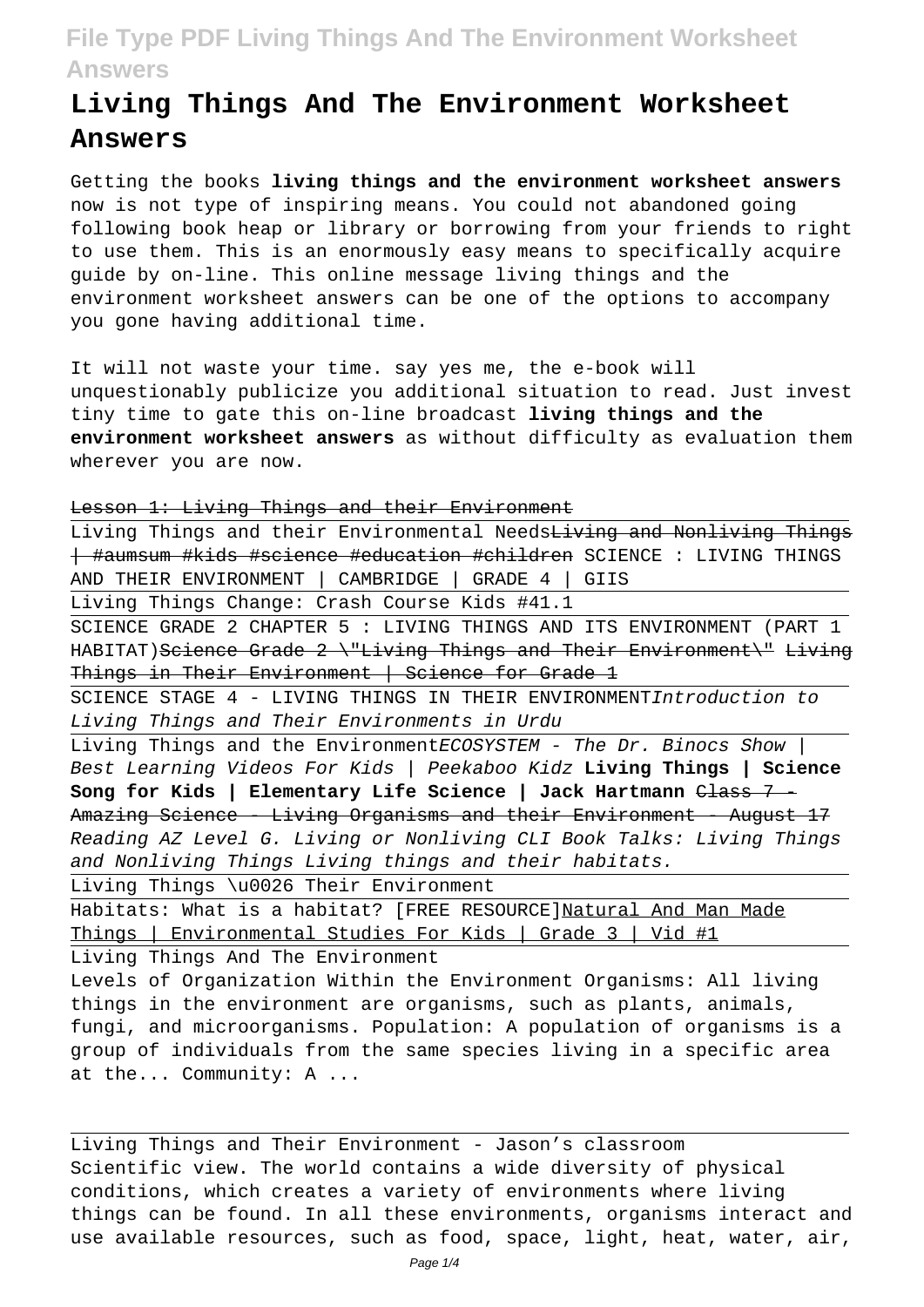and shelter. Each population of organisms, and the individuals within it, interact in specific ways that are limited by and can benefit from other organisms.

The environment: living and non-living things Know that if an environment changes it can be dangerous to living things and to explain why. Activities. Know that changes to an environment can pose a danger to living things. Give examples of some changes that have been dangerous for the living things in that area. Put their positive plan for a local area into action.

Year 4 Science: Living Things and Their Habitats - Help ... Showing top 8 worksheets in the category - Environment And Living Things. Some of the worksheets displayed are Living and non living things, What living things need to survive, Living and non living, Living and non living activity guide, What are living and non living things, Living and non living things, Science grade 1 living organisms and their environment, Sixth grade organisms.

Environment And Living Things - Teacher Worksheets WHAT IS AN ENVIRONMENT? An environment is the place where living things live. Many living things change their environments by building homes, digging in the ground and moving things around. To better understand how living things change their environment…

Living Things Change the Environment | K-2 Science Reading ... Reproduction refers to the ability of living things to reproduce and pass their genetic information to their offspring. Reproduction refers to the ability of living things to reproduce and pass their genetic information to their offspring. This one is also pretty selfexplanatory.

7 Main Characteristics Of Living Things - WorldAtlas DEFINE HABITAT. INCLUDE THREE BASIC THINGS ORGANISMS GET FROM THEIR HABITAT AND TELL WHY THEY NEED THOSE THINGS. ?Habitat:the environment (forest, grassland, desert, tundra, etc.) where living things obtain what they need to live, grow, and reproduce.

Living Things and the Environment A wide variety of plants use sunlight, water, carbon dioxide, soil, temperature and rainfall to grow in this environment. Using these plants produce food and release a gas called oxygen into the environment. These plants, in turn, can feed many different types of insects, fish, birds, and mammals in and around the lake as well as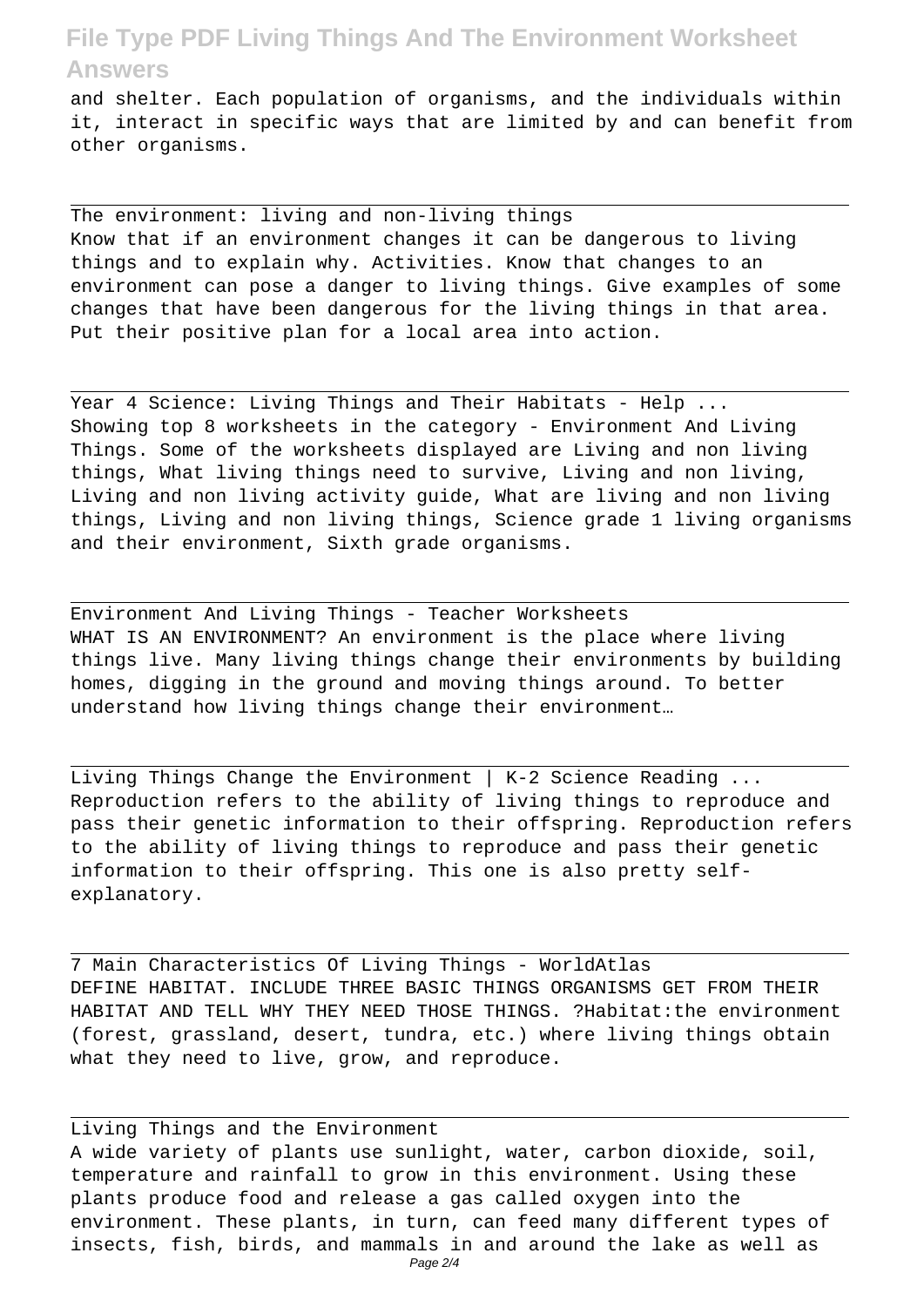these animals can breath the gas called oxygen released by these plants.

The Environment Living and Nonliving Things | Plants Animals Start studying Living things and the environment. Learn vocabulary, terms, and more with flashcards, games, and other study tools.

Living things and the environment Flashcards | Quizlet KS2 Science The living world learning resources for adults, children, parents and teachers.

The living world - KS2 Science - BBC Bitesize KS1 Science Habitats and the environment learning resources for adults, children, parents and teachers.

Habitats and the environment - KS1 Science - BBC Bitesize A prairie dog is one type of organism. Each organism must live in a specific type of. environment. An organism obtains food, water, shelter, and. things it needs to live, grow, and reproduce from. its environment. An environment that provides the things the. organism needs to live, grow and reproduce is.

PPT – LIVING THINGS AND THE ENVIRONMENT PowerPoint ... This is "Living things and the environment" by Elizabeth Oguta on Vimeo, the home for high quality videos and the people who love them.

Living things and the environment on Vimeo • recognise that living things can be grouped in a variety of ways • explore and use classification keys to help group, identify and name a variety of living things in their local and wider environment • recognise that environments can change and that this can sometimes pose dangers to living things.

Year 4: Living things and their habitats | STEM The natural environment encompasses all living and non-living things occurring naturally, meaning in this case not artificial. The term is most often applied to the Earth or some parts of Earth. This environment encompasses the interaction of all living species, climate, weather and natural resources that affect human survival and economic activity. The concept of the natural environment can be distinguished as components: Complete ecological units that function as natural systems without massiv